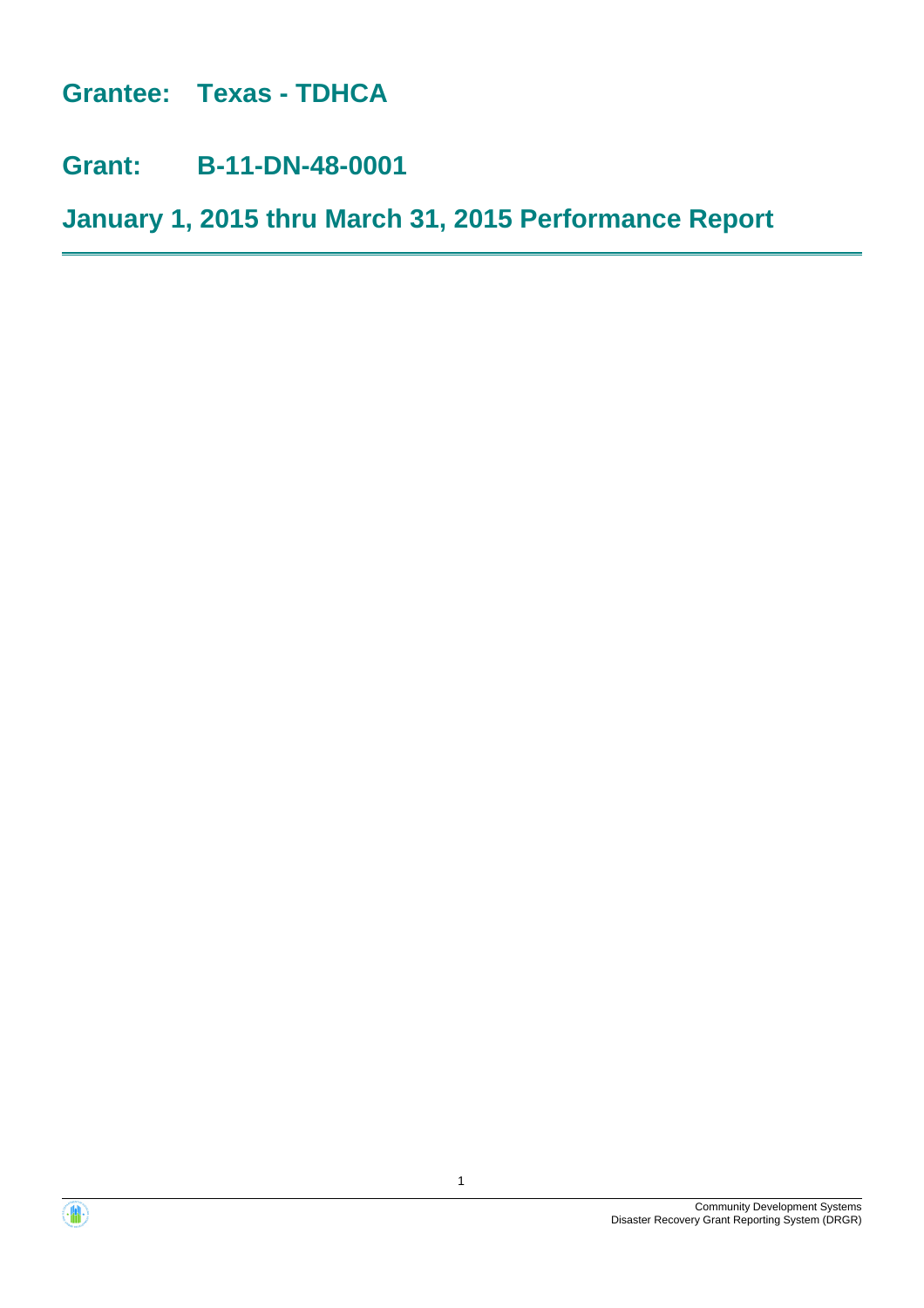| <b>Grant Number:</b>            | <b>Obligation Date:</b>       | <b>Award Date:</b>     |
|---------------------------------|-------------------------------|------------------------|
| B-11-DN-48-0001                 |                               |                        |
| <b>Grantee Name:</b>            | <b>Contract End Date:</b>     | <b>Review by HUD:</b>  |
| Texas - TDHCA                   |                               | Original - In Progress |
| <b>Grant Award Amount:</b>      | <b>Grant Status:</b>          | <b>QPR Contact:</b>    |
| \$7,284,978,00                  | Active                        | No OPR Contact Found   |
| <b>LOCCS Authorized Amount:</b> | <b>Estimated PI/RL Funds:</b> |                        |
| \$7,284,978.00                  | \$0.00                        |                        |
| <b>Total Budget:</b>            |                               |                        |
| \$7,284,978.00                  |                               |                        |

## **Disasters:**

**NSP Declaration Number**

### **Narratives**

, ,

, ,

, ,

,

,

,

#### **Summary of Distribution and Uses of NSP Funds:**

This document is a substantial amendment to the Action Plan for FFY 2010 submitted by the State of Texas. The Action Plan is the annual update to the Consolidated Plan for FFY 2010 through 20152014. This amendment outlines the expected distribution and use of \$7,284,978.00 through the Neighborhood Stabilization Program (NSP), which the U.S. Department of Housing and Urban Development (HUD) is providing to the State of Texas. This allocation of funds is provided under Section 1497 of the Wall Street Reform and Consumer Protection Act of 2010 (Pub. L. 111-203, approved July 21, 2010) (Dodd-Frank Act).

The Texas Department of Housing and Community Affairs (TDHCA or Department) issued a competitive Notice of Funds Availability pursuant to which it has awarded funding to eligible subgrantees, LifeWorks in Austin and Community Development Corporation of Brownsville in Brownsville.

The census tracts where awards will be used are 48453000801 in Travis County, Texas and 48061014100 in Cameron County, Texas. The allocation of funds total \$6,556,480.20 in project funds and \$728,497.80 in administrative funds to assist approximately 75 households. ,

#### , AREAS OF GREATEST NEED

, The Federal Register Notice (Docket No.FR-5321-N-03), specifies that funds be used in the areas of greatest need. Need is determined by the HUD Foreclosure Need website located athttp://www.huduser.org/nspgis/nsp.html

Texas has identified census tracts with a score of 16 or greater as being the census tracts with the HUD-estimated greatest need. Eligible applicants within these census tracts will be able to apply for NSP3 funding.

#### , ELIGIBLE ENTITIES AND USES OF FUNDS

Eligible applicants for rental properties are nonprofit organizations as described in Section 501 (c)(3) or (c)(4) of the Internal Revenue Code who are required by federal rules to follow 24 CFR Part 84. Eligible applicants for homebuyer properties are units of general local government (including public housing authorities) who will followare required by federal rules to follow 24 CFR Part 85, nonprofit organizations as described in Section 501(c)(3) or (c)(4) of the Internal Revenue Code who are required by federal rules to follow 24 CFR Part 84, and Housing Finance Corporations authorized under the provisions of the Texas Housing Finance Corporation Act, Texas Government Code, Chapter 394.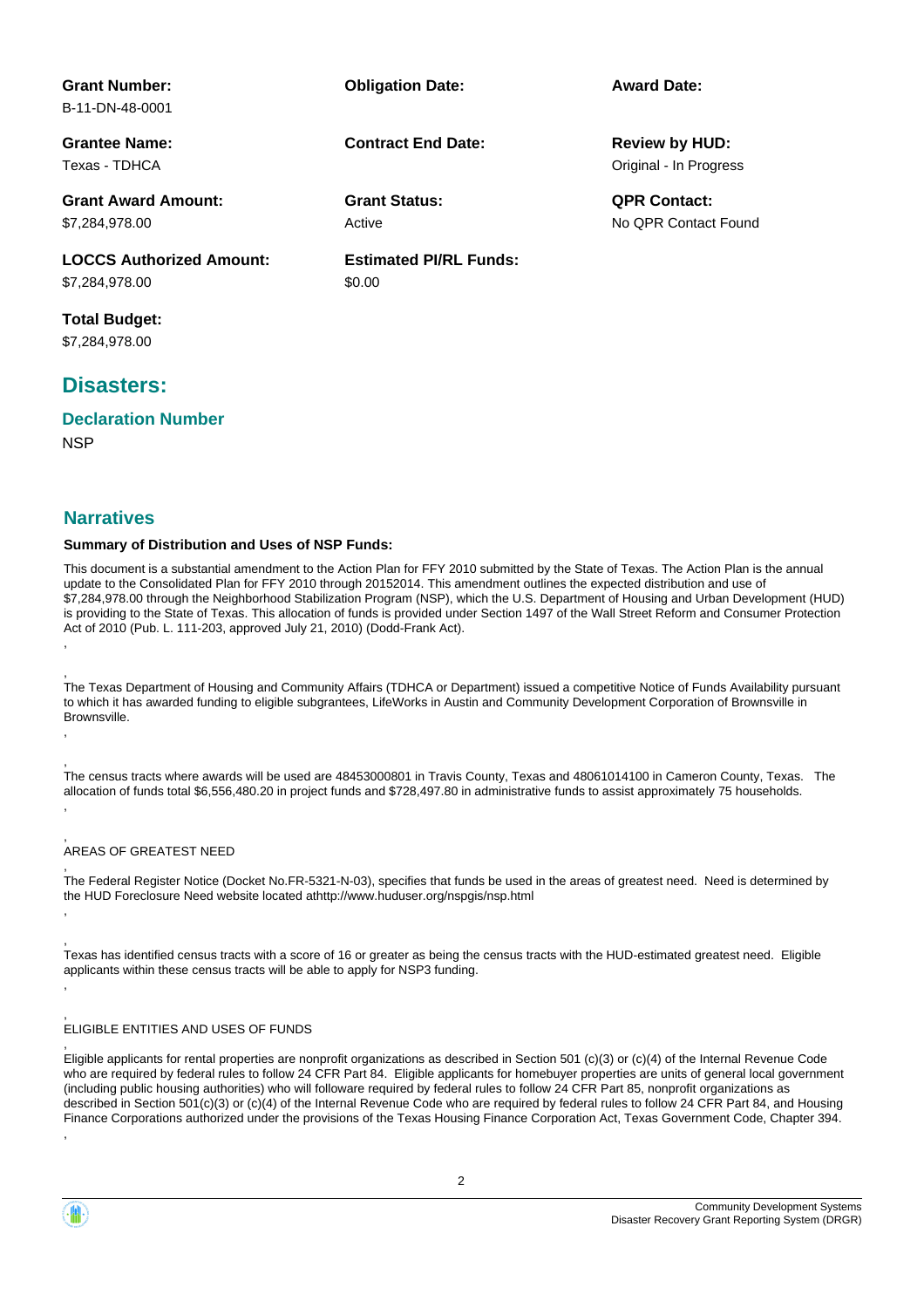In accordance with NSP guidelines, activities under NSP3 may include the establishment of financing mechanisms for purchase and redevelopment of foreclosed homes and residential properties, purchase and rehabilitation of homes and residential properties that have been abandoned or foreclosed, and the redevelopment of demolished or vacant properties.

#### , SELECTION CRITERIA AND PRIORITIES

,

,

,

,

,

,

,

, ,

,

, ,

, The State of Texas (State) has established the priorities and scoring that will be used in the application review process and are described below. While the criteria are important to demonstrate a successful proposal, the scoring structure is also designed to ensure that the State complies with the requirements of the HUD Notice designed to prioritize areas of greatest need, meets applicable CDBG regulations, meets Department priorities, and efficiently and effectively expends the funds. Each applicantirired to submit a properly completed application. Each applicant organizational andincial capacity willbe euated. The application will be available on the Department website after the TDHCA Governing Board approves a Notice of Funding Availability. All applications must contain the address of the target property. The Department expects to accept applications beginning on March 14, 2011, the initial round of applications on April 15, 2011. Applications with the highest scores were presented to the Department&rsquos Governing Board of Directors on June 30, 2011, for possible approval. ,

, a) All initial round applications must meet a minimum threshold total score of 38 points to be considered for funding. Subsequent round Aapplication considered for award after April 15, 2011, must meet a minimum score of 33 points. Should applications meeting this minimum score threshold exceed available funding, such eligible applications will be retained regardless of date of submission until such a time that funding is available in sufficient amounts to fund the applications or a subsequent Texas NSP NOFA covering NSP3 funds is released.

, i) Maximum Total Score = 55 Points (initial application period) or 50 points:

- , 1. Greatest Need (20 Points); Minimum Score 16 points.
- , 2. Rental Property (10 Points) or (5 Points after Initial Application)
- 3. Prior experience with Texas NSP and TDHCA (Up to 5 Points)
- , 4. Local at Risk Priorities (10 Points)
- , 5. Low-Income Households (Up to 5 Points)
- , 6. Low Poverty Area (1 Point)
- 7. Transit Area (1 Point)
- , 8. Education Opportunities (1 Point)
- 9. Special Needs/Hard to Serve Populations (Up to 2 points)

ii) Greatest Need (20 Points): NSP3 activities must be completed in eligible census tracts, as determined by HUD under the Neighborhood Stabilization 3 NOFA. Applicants are required to provide evidence that activities will meet a Neighborhood Stabilization purpose, in a census tract with a threshold foreclosure needs score of 16 or more. The HUD data and mapping tool may be found on the HUD website, here: http://www.huduser.org/nspgis/nsp.html These areas may change as the data is updated, and the target score will be determined as that which was in place as of the date of application.

, iii) Rental Properties (10 Points till April 15th, 5 points thereafter): The NSP3 allocation included statutory language requiring the establishment of procedures to create preferences for the development of affordable rental housing for properties assisted with NSP3 funds. Texas NSP3 is demonstrating this preference through a points system.

iv) Local At-Risk Priorities: (10 Points) The identified cities listed in Table 1, as attached to the NOFA, are communities at risk of losing affordable units with existing or former funding through the Department. Eligible applications that are located and willing and able to commit to minimum unit, affordability term and amount of non-federal funds for each specified city, as identified in the chart in Addendum 1 will receive points under this scoring item. The Applicant must be willing to execute a Texas HOME LURA and be able to meet all of the conditions of the federal requirements of aHMEfnded developmet inonuction with the requirements of this NOFA. These areas may change as the data is updated, and the points will be determined as that which was in place as of the daefpplication. ∓bp;

,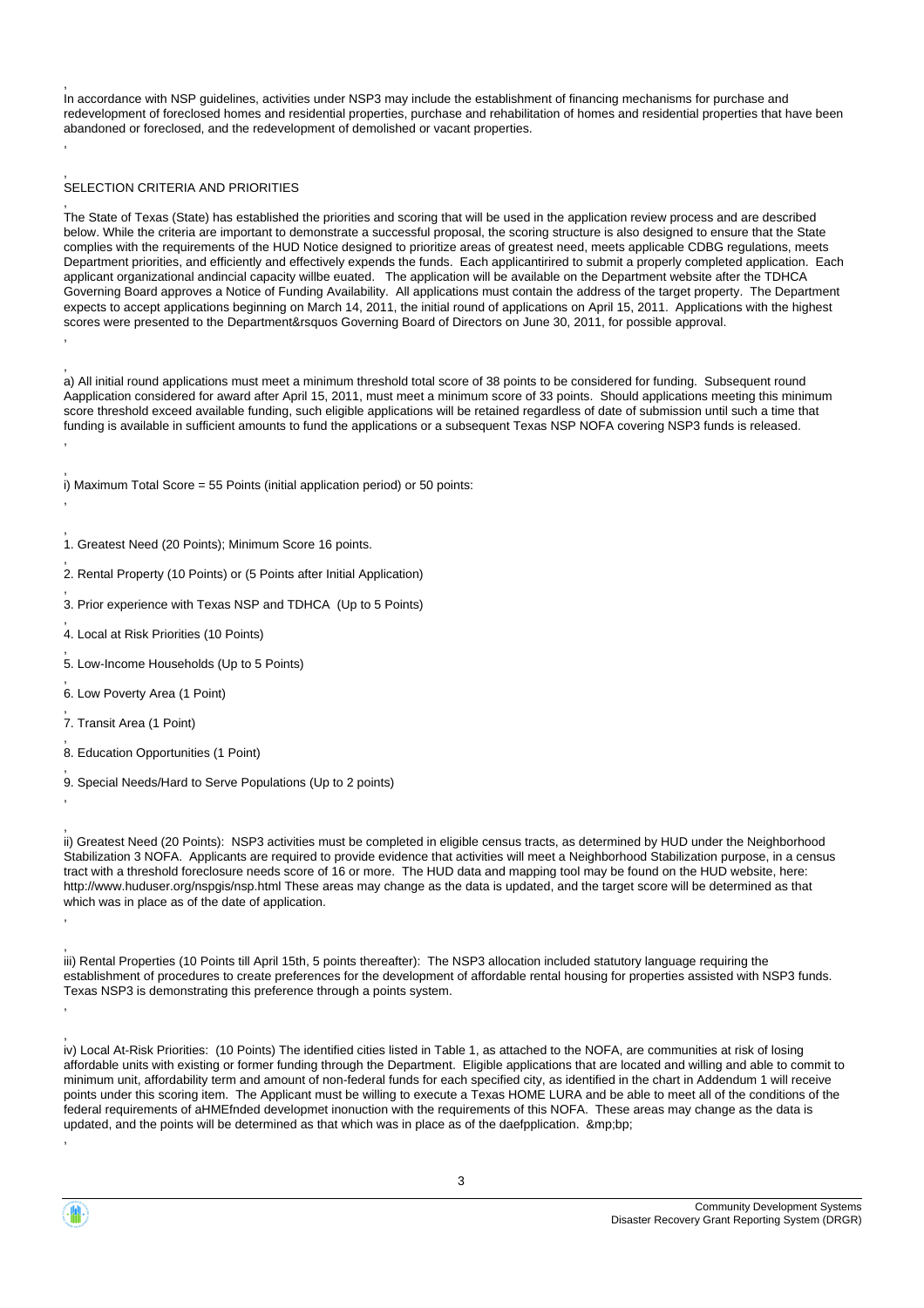, v) Previous Participation with Texas NSP and TDHCA funds (5 Total Points): An Applicant will receive two points for having prior State of Texas NSP experience and three points for experience with other TDHCA funds. The experience must have been completed with the same type of construction as the Application is proposing (single family, multifamily, new construction, rehabilitation, etc.) and have acquired their experience in connection with a development with at least 80% as many units as the Units in the development for which Application is being made. The experience will be documented as outlined in the most current QAP plan, as applicable. ,

, vi) Assistance to Low-Income Households at or Below 50% AMFI (5 Total Points): In order to emphasize affordability for households at or below 50% of AMFI, the State will give up points to proposals that will serve households in this income category. Each household served in this income category will receive a point, up to five points.

vii) Low Poverty Area (1 point): The development is in a census tract that has no greater than 10% poverty threshold population according to the most recent census data as of the date of the application.

viii) Transit District (1 point): The development or unit is in a mixed-use residential and commercial area, located within a radius of one-quarter mile from an existing or proposed transit stop, designed to encourage pedestrian activities and maximize access to public transportation. ,

ix) Educational Opportunities (1 point): The development or unit will serve families with children (at least 70% of the Unit or units must have an eligible bedroom mix of two bedrooms or more) and is proposed to be located in an elementary school attendance zone that has an academic rating of "Exemplary" or "Recognized," or comparable rating if the rating system changes. An elementary attendance zone does not include magnet school or elementary schools with district-wide possibility of enrollment or no defined attendance zones. The date for consideration of the attendance zone is that in existence as of the received date of the application and the academic rating is the most current rating determined by the Texas Education Agency as of that same date.

x) Special Needs or Hard to Serve Populations (1 point per category up to 2 points): At least 51% of the NSP assisted unit or units are designed to serve, Elderly, Persons with Disabilities, Transitioning out of Homelessness, Victims of Domestic Violence, Veterans, Transitioning out of Foster Care, Prisoner Reentry, or Migrant Farmworkers.

, xi) Tiebreaker: In the event that two or more Applications receive the same priority based upon the scoring and are both practicable and economically feasible, the Department will utilize the factors in this section, in the order they are presented, to determine which Development will receive a preference in consideration for an awarded of funds.

, (1) Applications involving any Rehabilitation or Reconstruction of existing Units will win this first tier tie breakerover Applications involving solely New Construction or Adaptive Reuse.

, (2) The Application with the least amount of Texas NSP funds per Texas NSP restricted unit will win this second tier tie breaker.

xii) Department Priorities: The Federal NSP3 NOFA contains a requirementthatat least 25% of the awardedfunds be spent on housing for households at or below AMFI. The Department will fund the highest scoring, complete application that meets this requirement even if other applications scored higher. This determination will be made in the sole discretion of the Department.

#### **How Fund Use Addresses Market Conditions:**

MARKET ANALYSIS

, ,

, ,

,

, ,

,

, ,

,

, Each applicant will be required to demonstrate how their proposal addresses their local needs and how, if applicable, it coordinates with their community consolidated plan. In addition, multi-family properties will go through an underwriting process to ensure that the area market can support the proposed rental project.

#### **Ensuring Continued Affordability:**

The Texas NSP will adopt the HOME program standards for continued affordability for rental housing at 24 CFR 92.252 and homeownership at 24 CFR 92.254. The Texas NSP will follow the Single Family Mortgage limits under Section 203(b) of the National Housing Act which are allowable under HOME program standards. The ability of TDHCA to enforce this requirement for the full affordability period will be secured with a recapture provision in the loan documents.

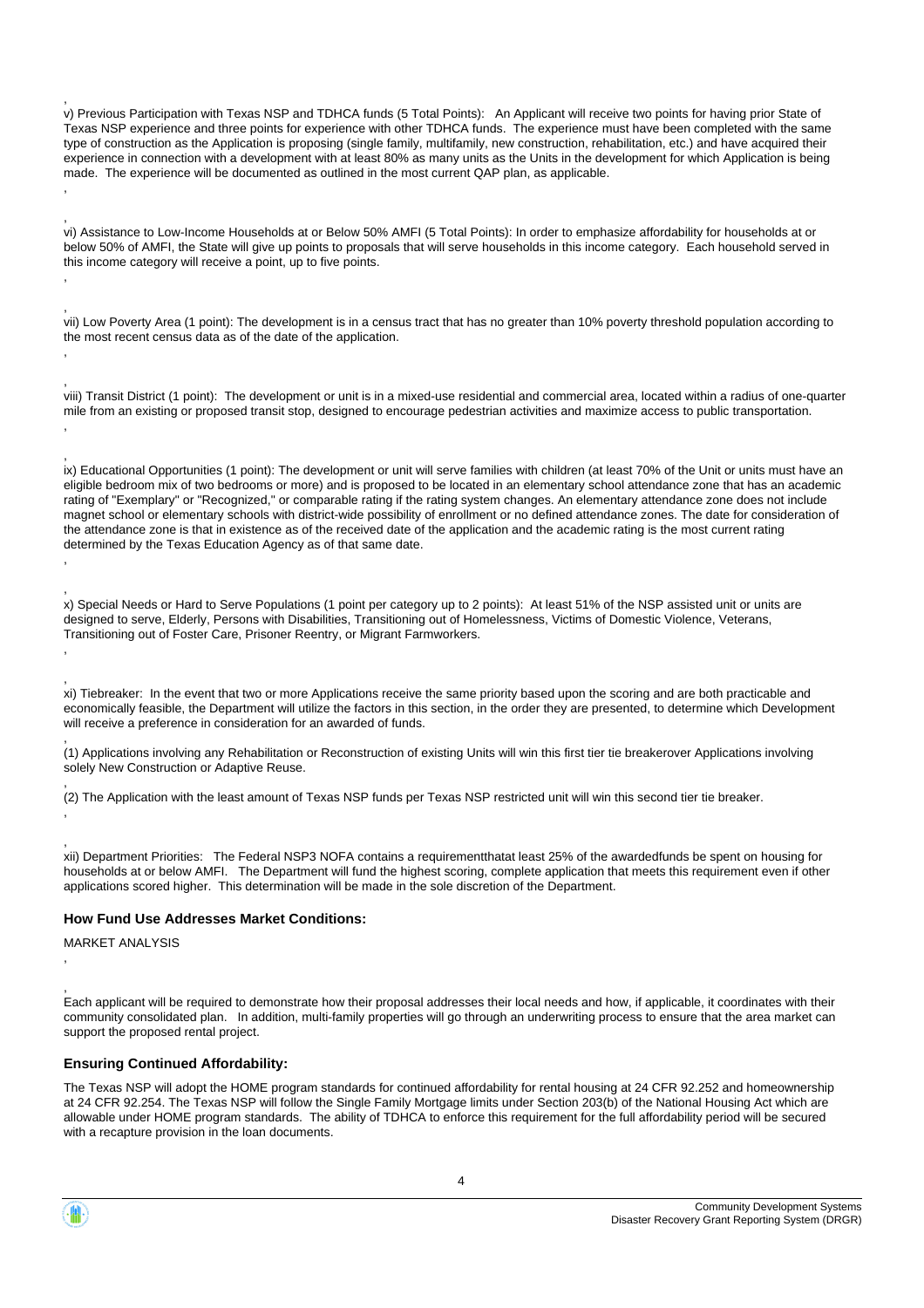### **Definition of Blighted Structure:**

The Texas NSP will use local code to determine the definition of a blighted structure except that moral blight is not eligible. If there is no local definition, blighted structure shall mean that a structure exhibits objectively determinable signs of deterioration sufficient to constitute, in the Departments sole and reasonable judgment a likely threat to human health, safety, or the public welfare.

### **Definition of Affordable Rents:**

The Texas NSP will adopt the HOME program standards for affordable rents at 24 CFR 92.252(a), (b), (c), (d), (e), (f) and (j).

### **Housing Rehabilitation/New Construction Standards:**

Single Family Housing

,

,

, ,

, i) All housing that is constructed or rehabilitated with NSP3 funds must meet all applicable local codes, rehabilitation standards, ordinances, and zoning ordinances at the time of project completion. In the absence of a local code for new construction or rehabilitation, the housing must meet the International Residential Code and the National Electrical Code, as applicable. In addition, housing that is rehabilitated with NSP3 funds must meet all applicable energy efficiency standards established by §2306.187 of the Texas Government Code, and energy standards as verified by RESCHECK.

, ii) If a Texas NSP3 assisted single-family or duplex is newly constructed and reconstructed, the applicant must also ensure compliance with the universal design features in new construction, established by §2306.514 of the Texas Government Code, and as implemented by TDHCA. ,

, iii) All NSP3 assisted properties must meet all applicable State and local housing quality standards and code requirements, which at a minimum must address Universal Physical Condition Standards (UPCS) or the housing quality standards (HQS) in 24 CFR §982.40, but only if HQS is required for another funding source. If there are no such standards or code requirements, the housing must meet Universal Physical Condition Assessment guidelines, unless HQS is required for another fund source. When NSP3 funds are used for rehabilitation the entire unit must be brought up to the applicable property standards, pursuant to 24 CFR §92.251(a)(1). ,

, iv) All NSP3 assisted ownership units must pass inspection by a licensed Texas Real Estate Commission inspector prior to occupation.

#### , Multifamily Rental Housing

, i) Housing that is constructed, reconstructed or rehabilitated with NSP funds must meet all applicable local codes, rehabilitation standards, ordinances, and zoning ordinances at the time of project completion. When NSP funds are used for rehabilitation, the entire unit development must be brought up to the applicable property standards, pursuant to 24 CFR §92.251(a) (1). In the absence of a local code for new construction, reconstruction, or rehabilitation, NSP-assisted new construction, reconstruction or rehabilitation must meet, as applicable, International Residential Code and the National Electrical Code. In addition, housing that is rehabilitated with NSP3 funds must meet all applicable energy efficiency standards established by §2306.187 of the Texas Government Code, and energy standards as verified by RESCHECK.

ii) To avoid duplicative inspections when Federal Housing Administration (FHA) financing is involved in an NSP-assisted property, a participating jurisdiction may rely on a Minimum Property Standards (MPS) inspection performed by a qualified person. Gut rehabilitation, reconstruction or new construction of residential buildings up to three stories must be designed to meet the standard for Energy Star Qualified New Homes. All gut rehabilitation, reconstruction or new construction of mid-or high-rise multifamily housing must be designed to meet American Society of Heating, Refrigerating, and Air-Conditioning Engineers (ASHRAE) Standard 90.1-2004, Appendix G plus 20 percent. Other rehabilitation must meet these standards to tnt applicable to the rehabilitation work undertaken. ,

, iii) Muy Housing must meet the accessibility requirements at 24 CFR Part 8, which implements Section 504 of the Rehabilitation Act of 1973 (29 U.S.C. §794) and covered multifamily dwellings, as defined at 24 CFR §100.201, must also meet the design and construction requirements at 24 CFR §100.205, which implement the Fair Housing Act (42 U.S.C. 3601&ndash3619) and the Fair Housing Act Design Manual produced by HUD. Additionally, pursuant to the current Qualified Allocation Plan as of the date of the application QAP 10 TAC §50.9(h)(4)(H), Developments involving New Construction (excluding New Construction of nonresidential buildings) where some Units are twostories and are normally exempt from Fair Housing accessibility requirements, a minimum of 20% of each Unit type (i.e. one bedroom, two bedroom, three bedroom) must provide an accessible entry level and all common-use facilities in compliance with the Fair Housing Guidelines, and include a minimum of one bedroom and one bathroom or powder room at the entry level. A certification will be required after the Development is completed from an inspector, architect, or accessibility specialist. For rehabilitation developments, the scope, specifications and costs associated with complying with accessibility requirements must be identified in the Property Condition Assessment.



,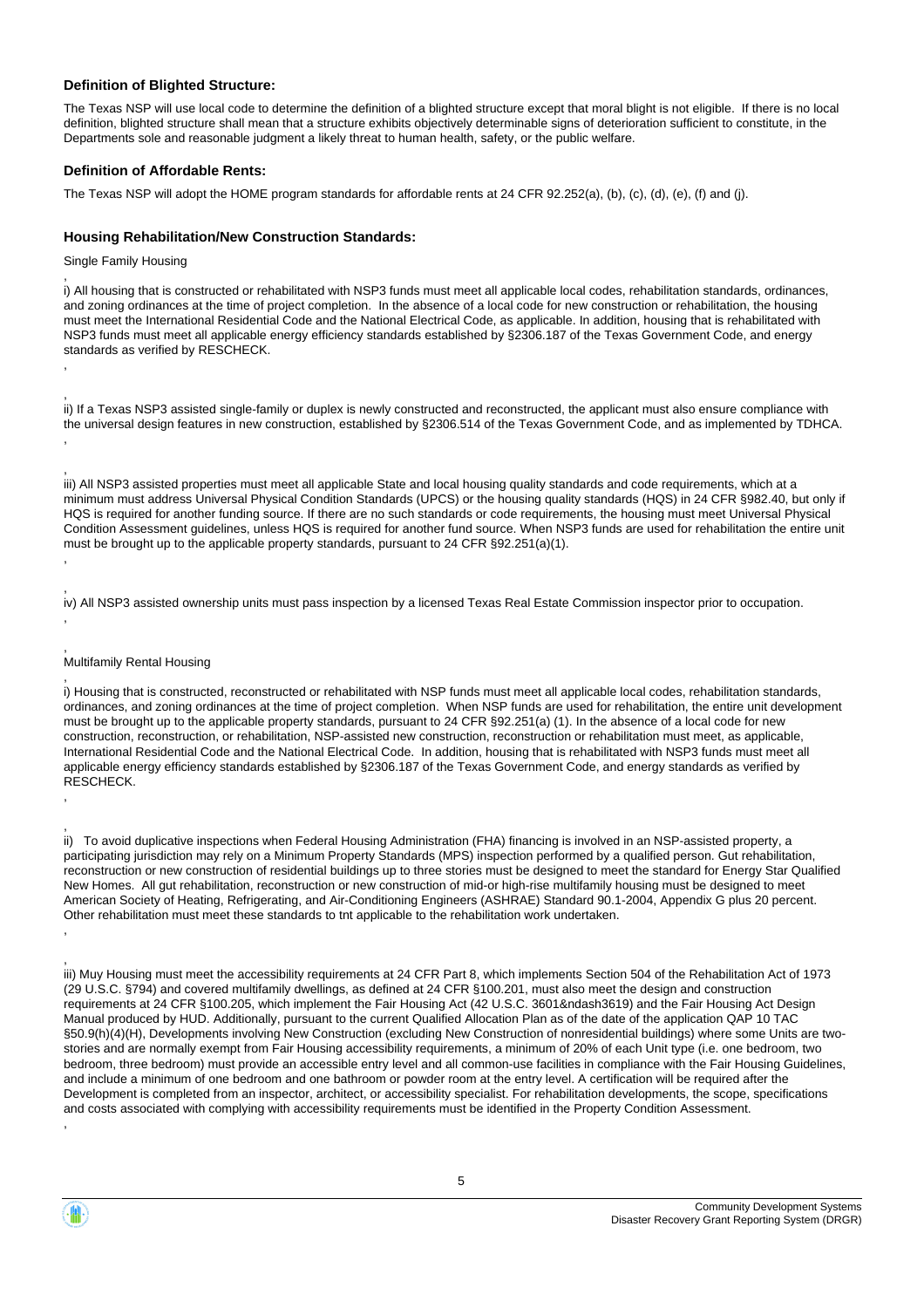iv) A single-site development of over 16 units must have all the development amenities listed in 10 TAC §49.4(14) or as defined in the threshold requirements of the Qualified Allocation Plan, current as of the date of application. If a development is requesting a waiver of any threshold amenity the waiver request must be included in the application. Requests will be evaluated using the criteria outlined in 10 TAC§49.4(14). ,

, v) All NSP3 assisted properties must meet all applicable State and local housing quality standards and code requirements, which at a minimum must address Universal Physical Condition Standards (UPCS) or the housing quality standards (HQS) in 24 CFR §982.40, but only if HQS is required for another funding source. If there are no such standards or code requirements, the housing must meet Universal Physical Condition Standards, unless HQS is required for another fund source. When NSP3 funds are used for rehabilitation the entire unit must be brought up to the applicable property standards, pursuant to 24 CFR §92.251(a)() (1).

, vi) The TDHCA Real Estate Analysis Rules current as of the date of the application, will apply, except that if the Rules and the Federal or Texas NSP guidelines conflict, the provisions described in the HUD notice or described herein will govern.

vii) Any Development proposing New Construction or Reconstruction and located within the one-hundred (100) year floodplain as identified by the Federal Emergency Management Agency (FEMA) Flood Insurance Rate Maps must develop the site so that all finished ground floor elevations are at least one foot above the flood plain and parking and drive areas are no lower than six inches below the floodplain, subject to more stringent local requirements. If no FEMA Flood Insurance Rate Maps are available for the proposed Development, flood zone documentation must be provided from the local government with jurisdiction identifying the one-hundred (100) year floodplain. No buildings or roads that are part of a Development proposing Rehabilitation (excludingReconstruction) with the exception of Developments with existing and ongoing federal funding assistance from HUD or TRDO-USDA, will be permitted in the one-hundred (100) year floodplain unless they already meet the requirements established in this subsection for New Construction, or if the Unit of General Local Government has undertaken mitigation efforts and can establish that the property is no longer within the one-hundred (100) year floodplain.

, viii) All applications with multifamily housing units intended to serve persons with disabilities must adhere to the Department&rsquos Integrated Housing Rule at 10 TAC §1.15.

ix) Multifamily properties will be restricted under a Land Use Restriction Agreement (LURA), or other such instrument as determined by the Department for these terms. Among other restrictions, the LURA may require the owner of the property to continue to accept subsidies which may be offered by the federal government, prohibit the owner from exercising an option to prepay a federally insured loan, impose tenant income-based occupancy and rental restrictions, or impose any of these and other restrictions as deemed necessary at the sole discretion of the Department in order to preserve the property as affordable housing on a case-by-case basis. ,

, Additional Requirements (Single and Multifamily Housing)

, i) NSP assisted new construction or rehabilitation will comply with federal lead-based paint requirements including lead screening in housing built before 1978 in accordance with 24 CFR §Part 92.355 and 24 CFR Part 35, subparts A, B, J, K, M, and R. Lead-based paint requirements, for Multifamily properties must be discussed in the Property Condition Assessment.

### **Vicinity Hiring:**

,

,

, ,

,

, ,

NSP3 subgrantees, shall, to the maximum extent feasible, provide for the hiring of employees who reside in the vicinity, of projects funded this section or contract with small business that are owned and operated by persons residing in the vicinity of such projects. For the purposes of administering this requirement, HUD has adopted the Section 3 applicability thresholds for community development assistance at 24 CFR §135.3 (a)()(3)(ii). The NSP3 local hiring requirement does not replace the responsibilities of Section 3 of the Housing and Urban Development Act of 1968 (12 U.S.C §1701u), and implementing regulations at 24 CFR Part 135, except to the extent the obligations may be in direct conflict. Vicinity is defined as the census tract where the project is located. Small business means a business that meets the criteria set forth in section 3(a) of the Small Business Act. See 42 U.S.C. §5302(a)(23). All applicants will be required to have a vicinity preference plan in order to meet threshold scoring criteria.

#### **Procedures for Preferences for Affordable Rental Dev.:**

The Texas NSP3 Selection Critiera and Priorities includes a preference for Affordable Rental Development through the scoring structure.

### **Grantee Contact Information:**

Texas Department of Housing and Community Affairs

, 221 E. 11th Street

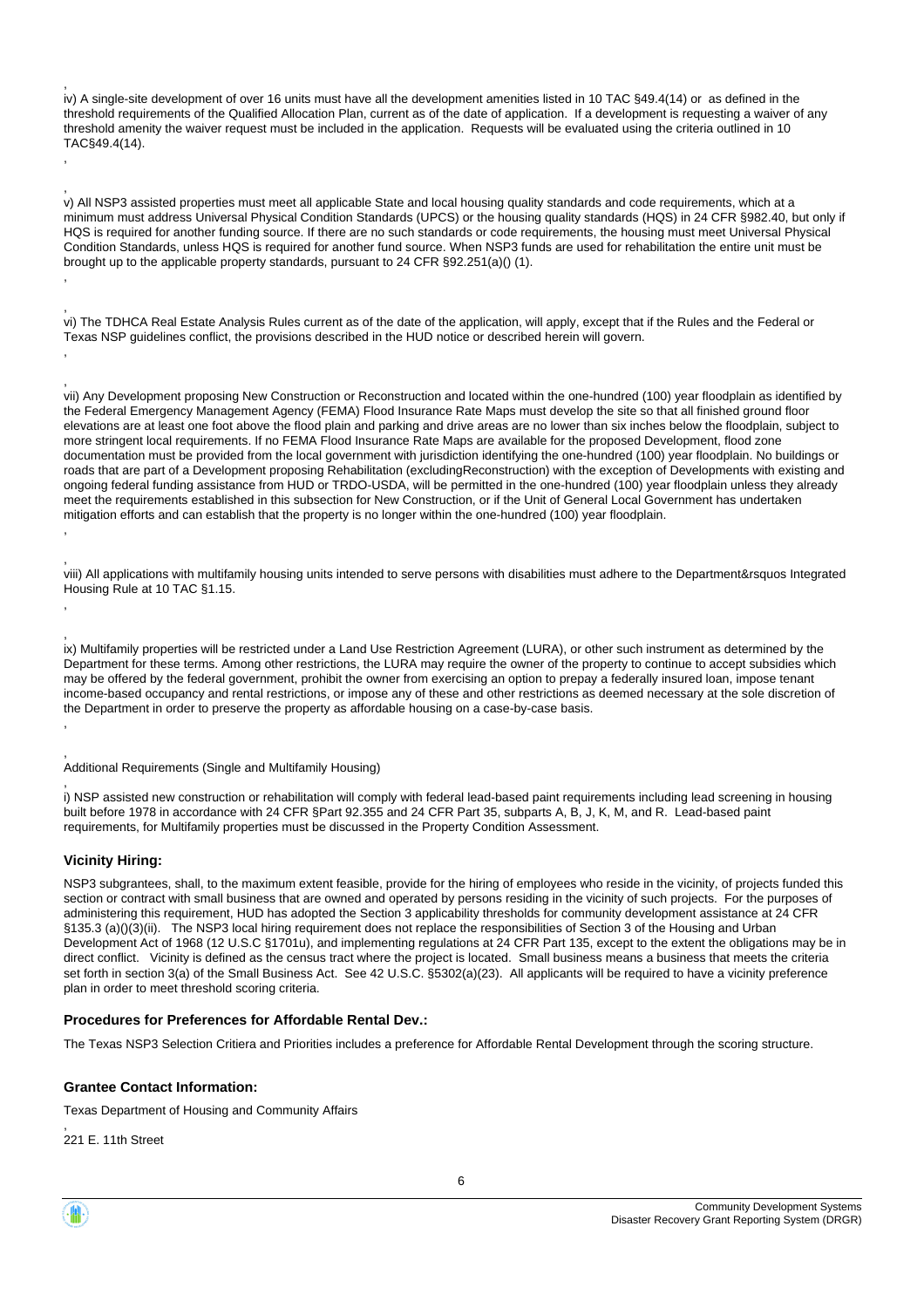, Austin, TX 78701

,

, Marni Holloway , Texas NSP Director , Office: 512-475-3726 , Fax: 512-472-1672 , marni.holloway@tdhca.state.tx.us

| <b>Overall</b>                                 | <b>This Report Period</b> | <b>To Date</b> |
|------------------------------------------------|---------------------------|----------------|
| <b>Total Projected Budget from All Sources</b> | N/A                       | \$7,284,978.00 |
| <b>Total Budget</b>                            | \$0.00                    | \$7,284,978.00 |
| <b>Total Obligated</b>                         | \$0.00                    | \$7,284,978.00 |
| <b>Total Funds Drawdown</b>                    | \$328,051.20              | \$6,380,179.04 |
| <b>Program Funds Drawdown</b>                  | \$316,953.02              | \$6,364,714.96 |
| Program Income Drawdown                        | \$11,098.18               | \$15,464.08    |
| <b>Program Income Received</b>                 | \$2,095.68                | \$15,689.08    |
| <b>Total Funds Expended</b>                    | \$0.00                    | \$6,623,420.18 |
| <b>Match Contributed</b>                       | \$0.00                    | \$0.00         |

# **Progress Toward Required Numeric Targets**

| <b>Requirement</b>                            | <b>Required</b> | <b>To Date</b> |
|-----------------------------------------------|-----------------|----------------|
| <b>Overall Benefit Percentage (Projected)</b> |                 | $0.00\%$       |
| <b>Overall Benefit Percentage (Actual)</b>    |                 | $0.00\%$       |
| <b>Minimum Non-Federal Match</b>              | \$0.00          | \$0.00         |
| <b>Limit on Public Services</b>               | \$1,092,746.70  | \$0.00         |
| <b>Limit on Admin/Planning</b>                | \$728,497.80    | \$728,497.80   |
| <b>Limit on State Admin</b>                   | \$0.00          | \$728,497.80   |

# **Progress Toward Activity Type Targets**

| <b>Activity Type</b>  | <b>Target</b> | <b>Actual</b> |  |
|-----------------------|---------------|---------------|--|
| <b>Administration</b> | \$728,497.80  | \$728,497.80  |  |

# **Progress Toward National Objective Targets**

| <b>National Objective</b>     | <b>Target</b>  | <b>Actual</b>  |
|-------------------------------|----------------|----------------|
| NSP Only - LH - 25% Set-Aside | \$1,821,244.50 | \$3,625,662.00 |

# **Overall Progress Narrative:**

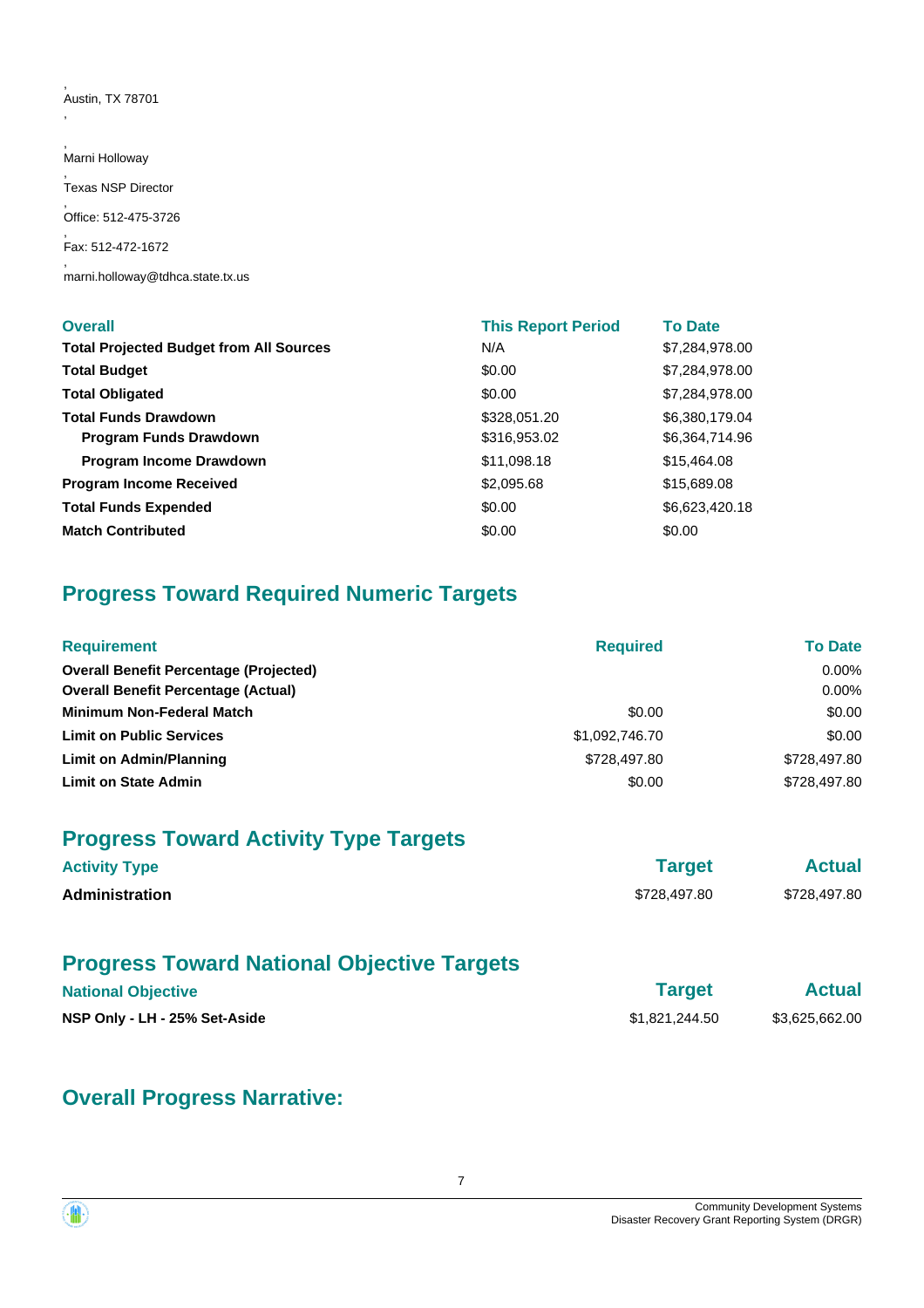# **Project Summary**

| <b>Project #, Project Title</b> | <b>This Report Period</b>               | <b>To Date</b>                          |                                         |
|---------------------------------|-----------------------------------------|-----------------------------------------|-----------------------------------------|
|                                 | <b>Program Funds</b><br><b>Drawdown</b> | <b>Project Funds</b><br><b>Budgeted</b> | <b>Program Funds</b><br><b>Drawdown</b> |
| 1, Financing Mechanisms         | \$0.00                                  | \$347.820.00                            | \$30,843.86                             |
| 2, Redevelopment                | \$316,953.02                            | \$6,208,660.20                          | \$5,605,373.30                          |
| 3. Administration               | \$0.00                                  | \$728,497.80                            | \$728,497.80                            |
| 4, Program Income               | \$0.00                                  | \$0.00                                  | \$0.00                                  |
| 9999, Restricted Balance        | \$0.00                                  | \$0.00                                  | \$0.00                                  |

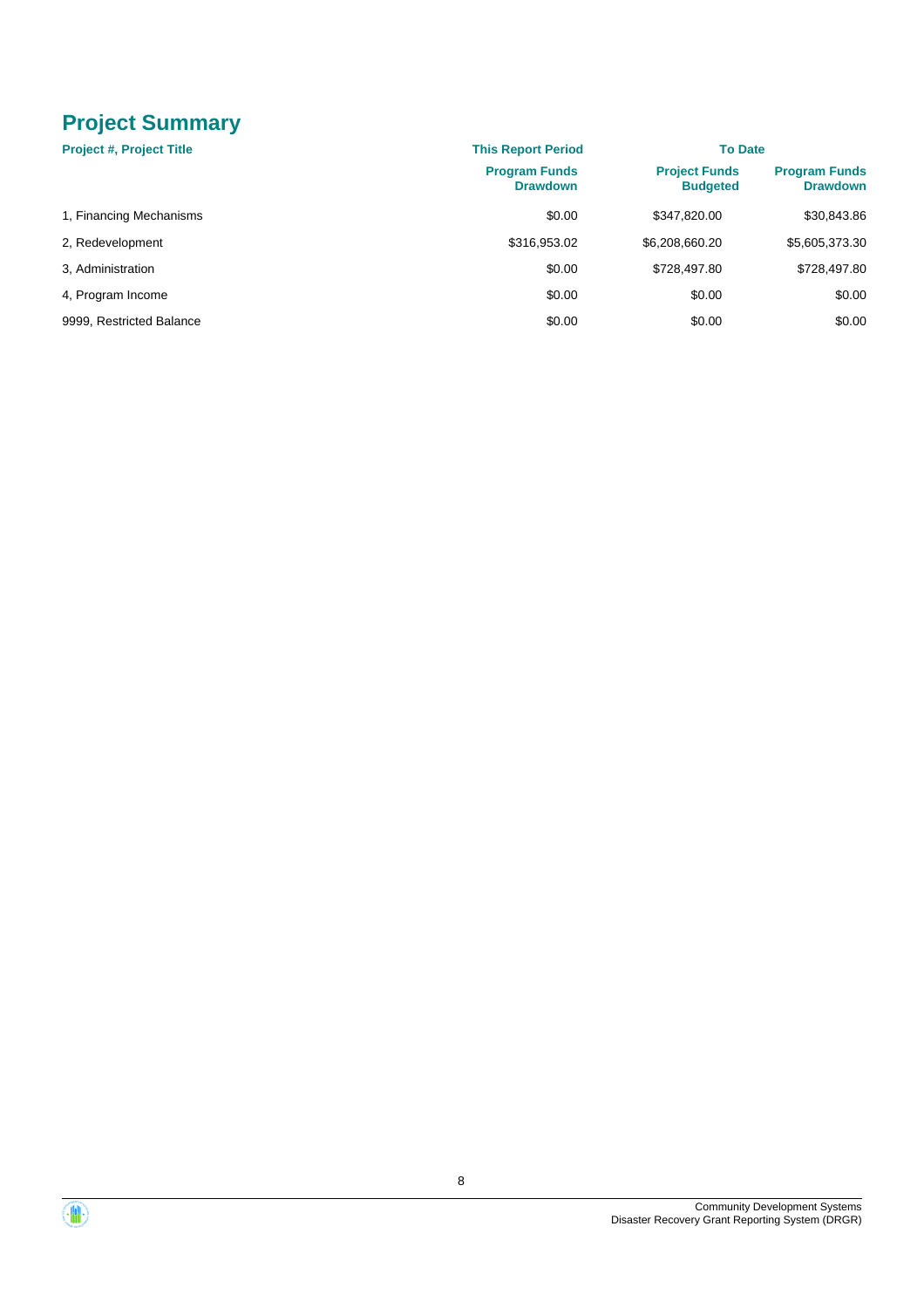# **Activities**

# **Project # / Title: 2 / Redevelopment**

### **Grantee Activity Number: 77110000105 E2 Activity Title: CDC Brownsville - Redev**

| <b>Activitiy Category:</b>                          | <b>Activity Status:</b>                                 |
|-----------------------------------------------------|---------------------------------------------------------|
| Construction of new housing                         | Under Way                                               |
| <b>Project Number:</b>                              | <b>Project Title:</b>                                   |
| 2                                                   | Redevelopment                                           |
| <b>Projected Start Date:</b>                        | <b>Projected End Date:</b>                              |
| 08/22/2013                                          | 08/31/2015                                              |
| <b>Benefit Type:</b><br>Direct Benefit (Households) | <b>Completed Activity Actual End Date:</b>              |
| <b>National Objective:</b>                          | <b>Responsible Organization:</b>                        |
| NSP Only - LMMI                                     | <b>Community Development Corporation of Brownsville</b> |

| <b>Overall</b>                                 | <b>Jan 1 thru Mar 31, 2015</b> | <b>To Date</b> |
|------------------------------------------------|--------------------------------|----------------|
| <b>Total Projected Budget from All Sources</b> | N/A                            | \$2,582,998.20 |
| <b>Total Budget</b>                            | \$0.00                         | \$2,582,998.20 |
| <b>Total Obligated</b>                         | \$0.00                         | \$2,582,998.20 |
| <b>Total Funds Drawdown</b>                    | \$0.00                         | \$1,995,175.38 |
| <b>Program Funds Drawdown</b>                  | \$0.00                         | \$1,990,809.48 |
| Program Income Drawdown                        | \$0.00                         | \$4,365.90     |
| <b>Program Income Received</b>                 | \$2,095.68                     | \$15,689.08    |
| <b>Total Funds Expended</b>                    | \$0.00                         | \$2,125,136.33 |
| <b>Match Contributed</b>                       | \$0.00                         | \$0.00         |

## **Activity Description:**

Developer shall conduct the new construction of no less than twenty-one (21) new housing units within the target area(s).

## **Location Description:**

Developer shall carry out the following activities in the target area and specified neighborhoods identified in its Texas NSP3 Application.

## **Activity Progress Narrative:**



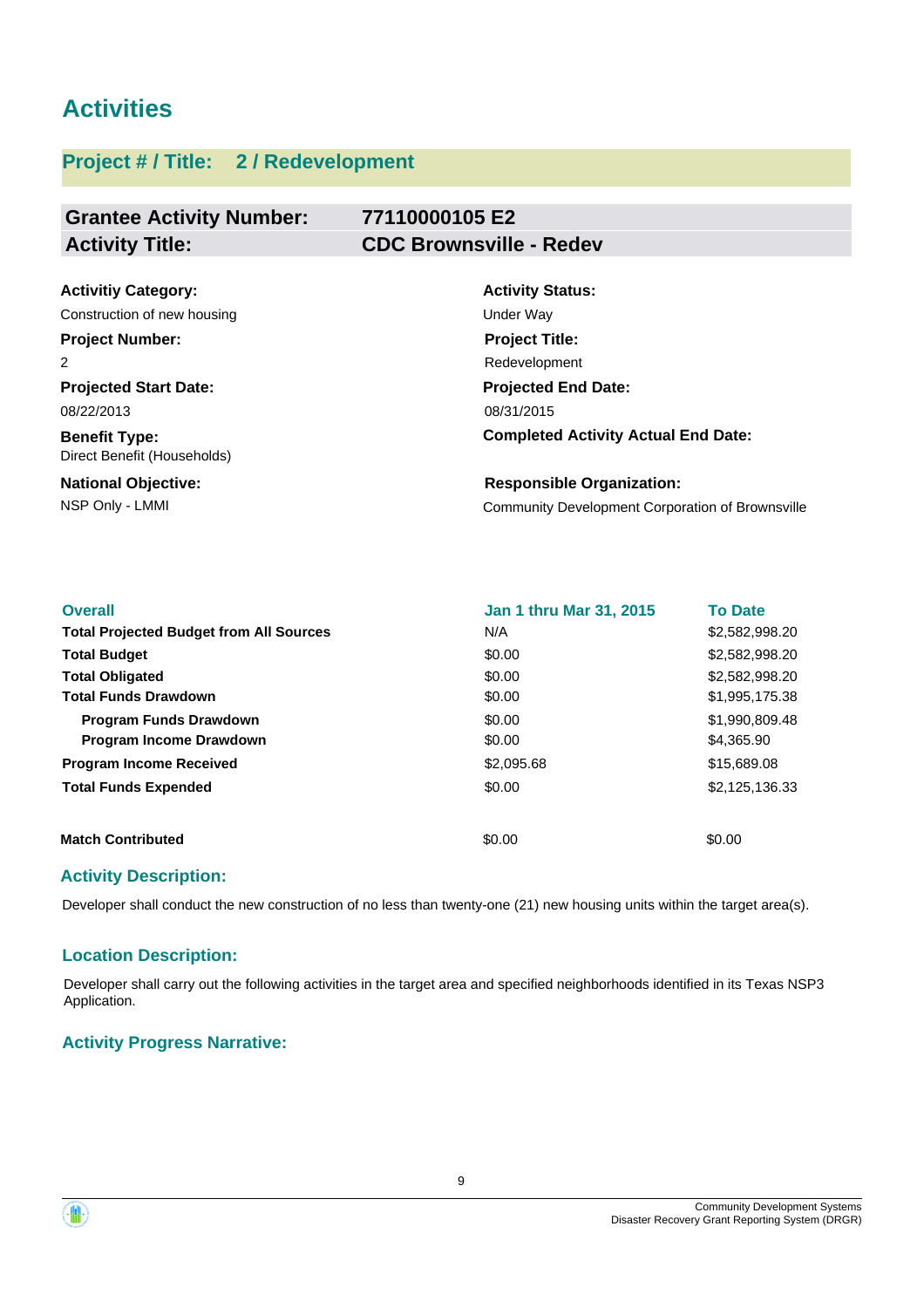## **Accomplishments Performance Measures**

|                         | <b>This Report Period</b> | <b>Cumulative Actual Total / Expected</b> |
|-------------------------|---------------------------|-------------------------------------------|
|                         | <b>Total</b>              | <b>Total</b>                              |
| # of Housing Units      | 0                         | 4/21                                      |
| # of Singlefamily Units | 0                         | 4/21                                      |

## **Beneficiaries Performance Measures**

|                    | <b>This Report Period</b> |            | <b>Cumulative Actual Total / Expected</b> |     |            |      |                       |
|--------------------|---------------------------|------------|-------------------------------------------|-----|------------|------|-----------------------|
|                    | Low                       | <b>Mod</b> | Total                                     | Low | <b>Mod</b> |      | <b>Total Low/Mod%</b> |
| # of Households    |                           |            |                                           | 4/0 | 0/21       | 4/21 | 100.00                |
| # Owner Households |                           |            |                                           | 4/0 | 0/21       | 4/21 | 100.00                |

## **Activity Locations**

**No Activity Locations found.**

## **Other Funding Sources Budgeted - Detail**

## **No Other Match Funding Sources Found**

### **Other Funding Sources Amount**

No Other Funding Sources Found Total Other Funding Sources



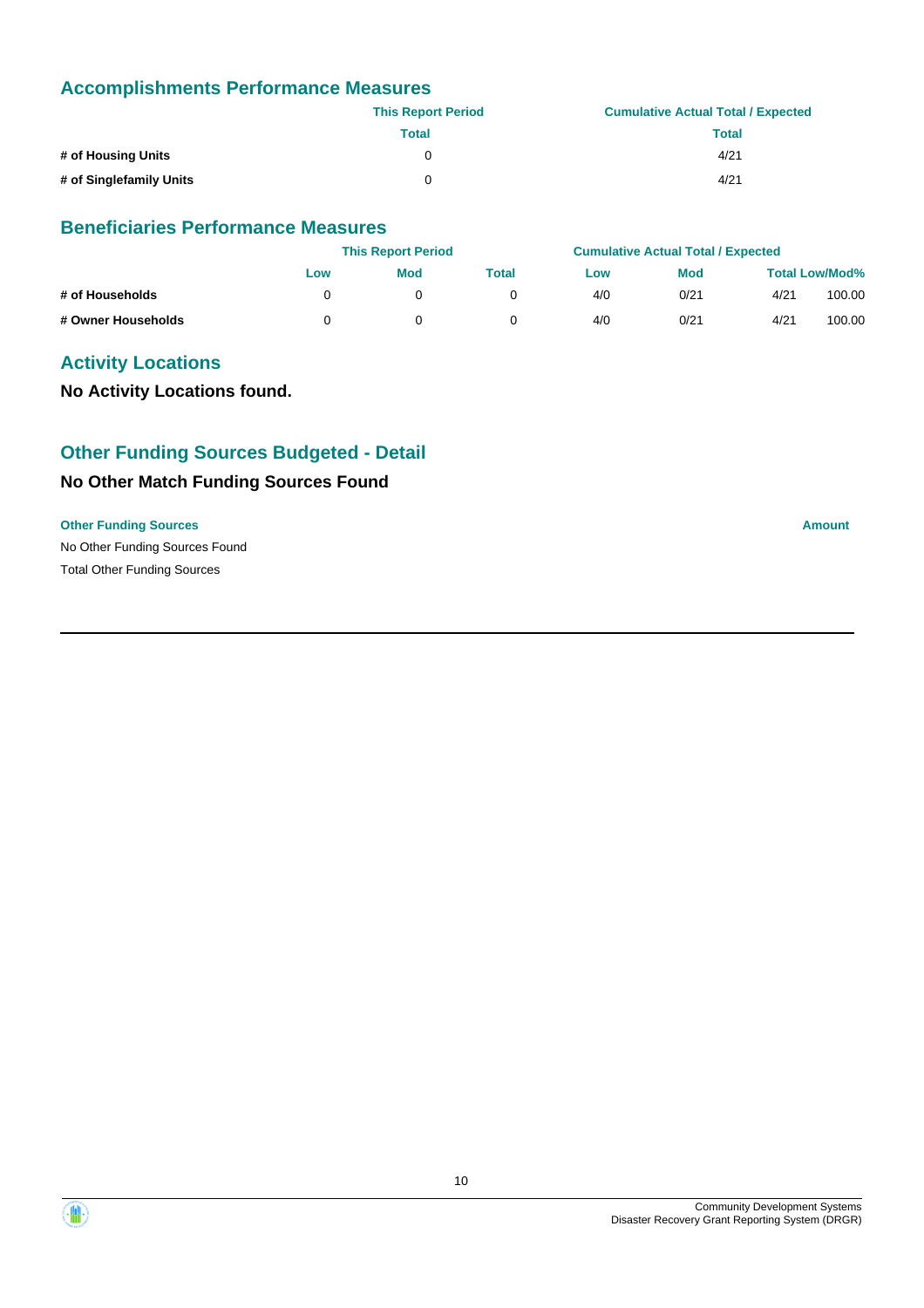## **77110000110 E2SA Activity Title: LifeWorks - Redev Setaside**

| <b>Activitiy Category:</b>                          | <b>Activity Status:</b>                    |
|-----------------------------------------------------|--------------------------------------------|
| Construction of new housing                         | Under Way                                  |
| <b>Project Number:</b>                              | <b>Project Title:</b>                      |
| 2                                                   | Redevelopment                              |
| <b>Projected Start Date:</b>                        | <b>Projected End Date:</b>                 |
| 12/01/2012                                          | 09/30/2013                                 |
| <b>Benefit Type:</b><br>Direct Benefit (Households) | <b>Completed Activity Actual End Date:</b> |
| <b>National Objective:</b>                          | <b>Responsible Organization:</b>           |
| NSP Only - LH - 25% Set-Aside                       | LifeWorks                                  |

| <b>Overall</b>                                 | <b>Jan 1 thru Mar 31, 2015</b> | <b>To Date</b> |
|------------------------------------------------|--------------------------------|----------------|
| <b>Total Projected Budget from All Sources</b> | N/A                            | \$3,625,662.00 |
| <b>Total Budget</b>                            | \$0.00                         | \$3,625,662.00 |
| <b>Total Obligated</b>                         | \$0.00                         | \$3,625,662.00 |
| <b>Total Funds Drawdown</b>                    | \$328,051.20                   | \$3,625,662.00 |
| <b>Program Funds Drawdown</b>                  | \$316,953.02                   | \$3,614,563.82 |
| <b>Program Income Drawdown</b>                 | \$11,098.18                    | \$11,098.18    |
| <b>Program Income Received</b>                 | \$0.00                         | \$0.00         |
| <b>Total Funds Expended</b>                    | \$0.00                         | \$3,625,662.00 |
| <b>Match Contributed</b>                       | \$0.00                         | \$0.00         |

## **Activity Description:**

New Construction of a multifamily property consisting of 45 rental units that will benefit households at or below 50% AMI. The construction will meet or exceed the Multifamily Rental Housing Standards in the Housing Rehabilitation/New Construction Standards of this Action Plan.

## **Location Description:**

835 N. Pleasant Valley Road, Austin, Texas 78702

### **Activity Progress Narrative:**

## **Accomplishments Performance Measures**

|                        | <b>This Report Period</b> | <b>Cumulative Actual Total / Expected</b> |  |  |
|------------------------|---------------------------|-------------------------------------------|--|--|
|                        | Total                     | Total                                     |  |  |
| # of Housing Units     | 0                         | 0/45                                      |  |  |
| # of Multifamily Units | 0                         | 0/45                                      |  |  |